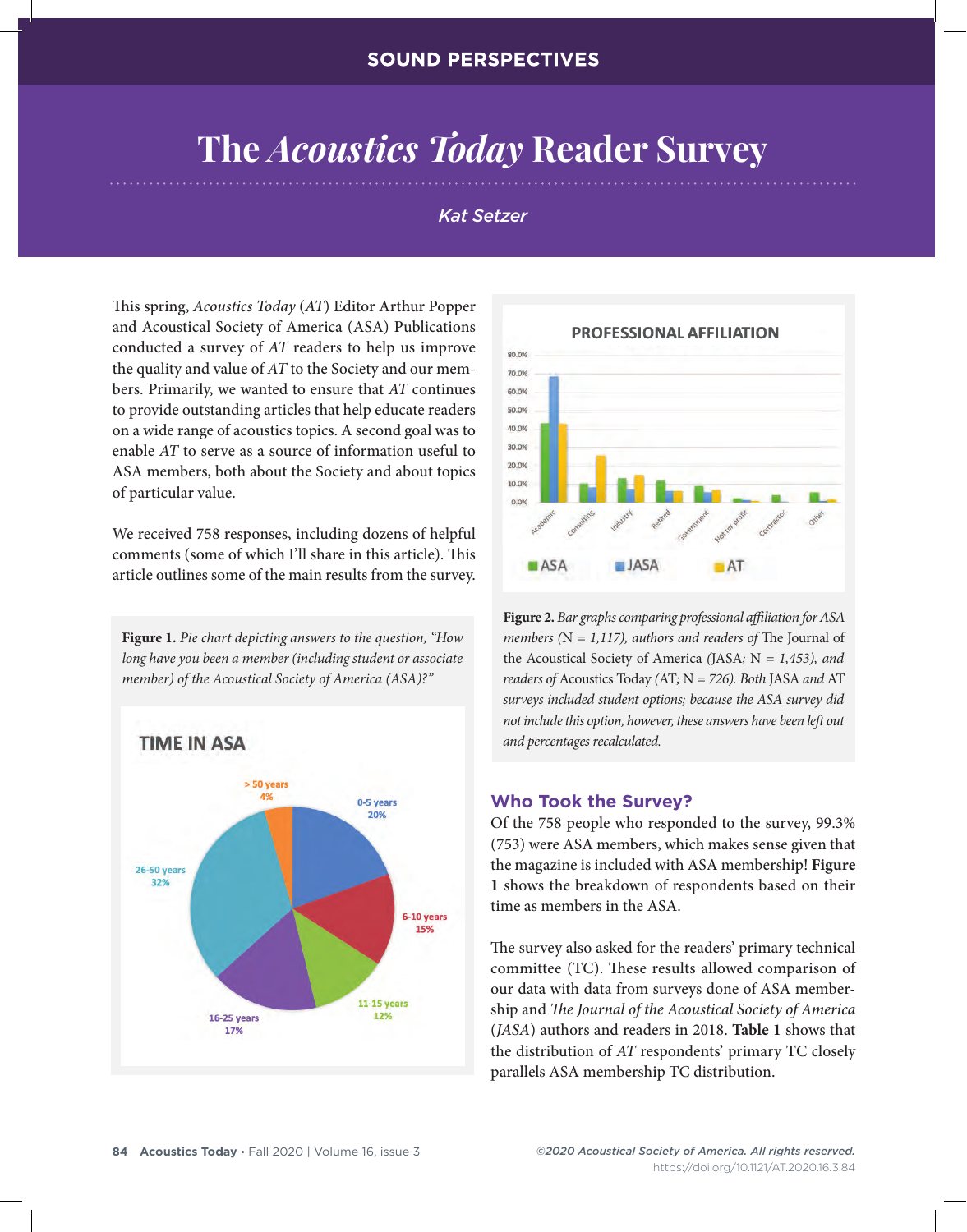|                                           | <b>Acoustical Society of</b><br><b>America</b><br>$(N = 1,117)$ | <b>The Journal of the Acoustical</b><br><b>Society of America</b><br>$(N = 1,619)$ | <b>Acoustics Today</b><br>$(N = 729)$ |
|-------------------------------------------|-----------------------------------------------------------------|------------------------------------------------------------------------------------|---------------------------------------|
| Acoustical Oceanography                   | 2.6%                                                            | 2.3%                                                                               | 4.1%                                  |
| <b>Animal Bioacoustics</b>                | 5.6%                                                            | 5.9%                                                                               | 5.6%                                  |
| <b>Architectural Acoustics</b>            | 15.7%                                                           | 7.6%                                                                               | 16.9%                                 |
| <b>Biomedical Acoustics</b>               | 3.9%                                                            | 4.1%                                                                               | 4.3%                                  |
| <b>Computational Acoustics</b>            | 0.9%                                                            | n/a                                                                                | 1.9%                                  |
| <b>Engineering Acoustics</b>              | 7.8%                                                            | 7.7%                                                                               | 6.5%                                  |
| <b>Musical Acoustics</b>                  | 4.4%                                                            | 4.6%                                                                               | 5.1%                                  |
| Noise                                     | 8.9%                                                            | 7.4%                                                                               | 10.4%                                 |
| <b>Physical Acoustics</b>                 | 7.5%                                                            | 10.1%                                                                              | 6.0%                                  |
| Psychological and Physiological Acoustics | 13.0%                                                           | 11.7%                                                                              | 15.1%                                 |
| <b>Signal Processing</b>                  | 5.5%                                                            | 8.6%                                                                               | 4.1%                                  |
| Speech Communication                      | 13.3%                                                           | 16.4%                                                                              | 11.0%                                 |
| Structural Acoustics and Vibration        | 3.6%                                                            | 5.2%                                                                               | 2.1%                                  |
| <b>Underwater Acoustics</b>               | 7.5%                                                            | 8.5%                                                                               | 7.0%                                  |

**Table 1.** *Technical Committee Breakdowns*

This suggests that *AT*'s readership closely reflects the demographics of the overall Society and that the magazine is reaching our goal of catering to the diverse areas of interest within the Society.

Another aspect we wanted to consider about *AT* readers was their professional affiliation. **Figure 2** shows the breakdown of professional affiliation for *AT*, *JASA*, and the ASA as a whole. As a publication presenting new research results, *JASA* understandably finds the majority of its readership in academia. And although *AT* certainly has its fair share of academics, a third of our readers either work in industry or as consultants. As with TC affiliations, *AT* readers' professional affiliations more closely parallel those of the Society at large.

### **How Do They Read** *Acoustics Today***?**

Once we answered the question of *who* reads *AT*, we wanted to find out more about *how* they read *AT*. The first thing we wanted to know was whether people were more likely to read the magazine online or in print. Although we live in a digital age, it turns out the majority of respondents read our print edition, whether some or all of the time. Out of the 758 responses we received, 331 (43.7%)

said they only read the print format, whereas 343 (45.3%) said they might read either online or in print.

Of course, this breakdown may be related to age group, with more digitally attuned younger members reading more online than older members. We didn't ask respondents' ages, but we could do a comparison based on how long respondents had been in the ASA (which I'll refer to as their "ASA age" going forward). Obviously, it's not a perfect comparison, but the results were interesting nonetheless.

As shown in **Figure 3**, newer (and presumably younger) members were more likely than any other ASA age group to only read the magazine's online edition, with 22.8% of respondents who had been members less than 5 years saying that they read the online version exclusively. This ASA age group also had the lowest proportion of respondents who said they only read the print edition, but, to be clear, these readers still made up 31.7% of the respondents in this ASA age group!

Meanwhile, our longer term members, those with ASA ages over 26 years, were less likely to read just the online edition, with 4% reporting only reading *AT* online. These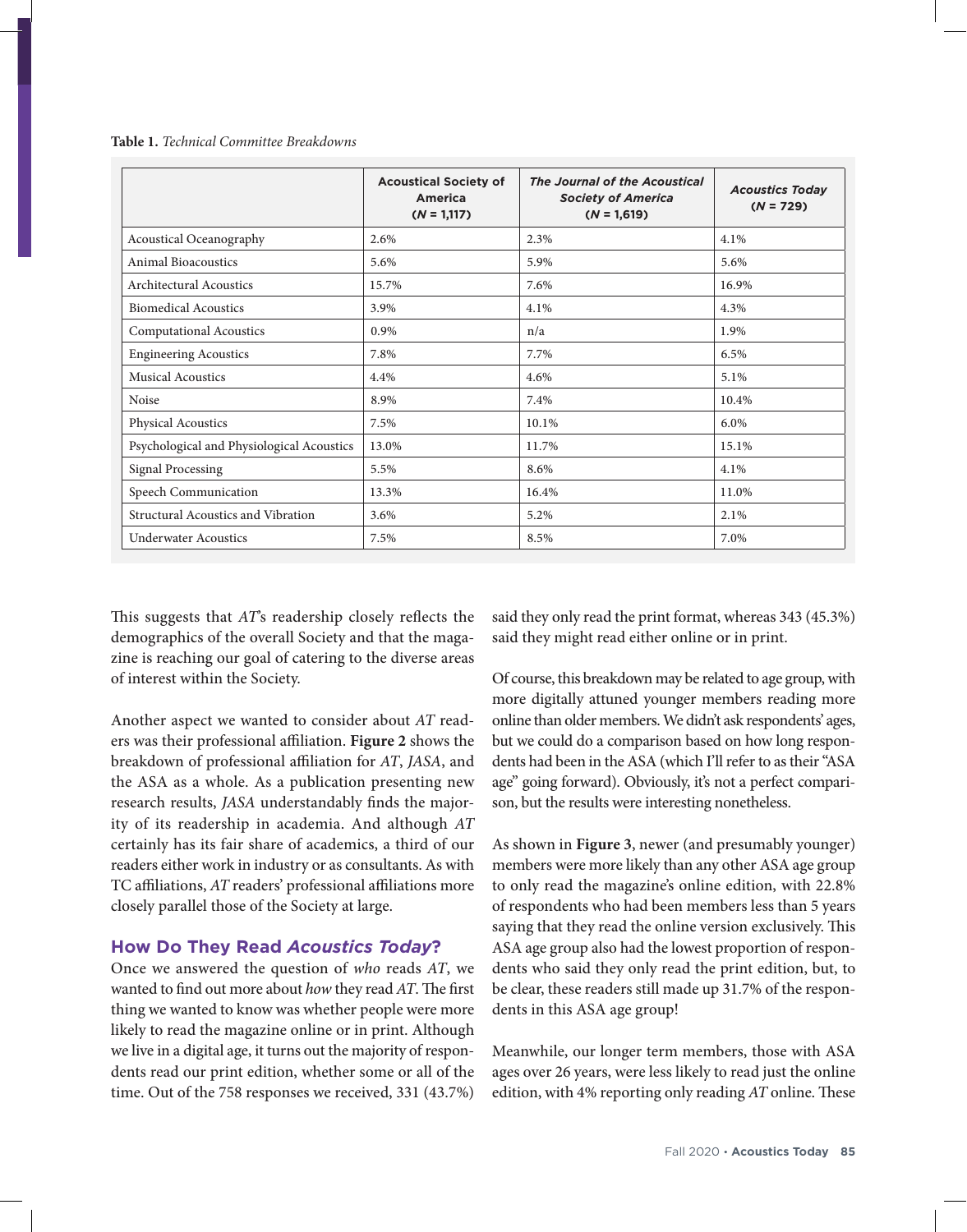#### *AT* **READER SURVEY**



**Figure 3.** *Bar graph depicting readers preferred reading methods based on their time as members in ASA.*

respondents also reported a higher likelihood than other ASA age groups for reading only the print edition, with 51.1% selecting this response.

What do we do with this information? First and foremost, it shows us that although so much media is moving to electronic formats, our print edition still has a place in the Society, and not just with readers who remember time before the internet. In fact, a number of respondents mentioned that they read the print magazine as a way to take a break from all the screen time required in the modern era.

A few readers mentioned they wished they could get e-mail notifications so they could find out about updates to the *AT* website. Great news! We actually already have this set up, and all ASA members should receive a notification to the e-mail address associated with their ASA membership. If you are not a member or would like to receive additional notifications, you can sign up to receive notifications of new *AT* issues on the website (see <u>acousticstoday.org</u>).

#### **What Do They Read? Why?**

Our next line of questions inquired about what our readers focus on in the magazine. Of respondents, 59.1% read some or most of each issue, 37.8% said they read articles in some issues if the topics interest them, and 3.0% said they don't generally read *AT*.

The main articles in the magazine draw the most attention, with 98.7% of readers saying they read some or all of the articles sometimes or always. "Sound Perspective" essays are also frequently read, with 89% saying they read some or all of the essays sometimes or always. Many respondents mentioned that they skim through the entire issue and read what they find interesting. One reader noted, "I'm pleasantly surprised by how much of each issue is really interesting. The breadth of topics is a real plus." Another said, "Usually there is at least one article that I read or skim, and often more. Loved the article on Carleen Hutchins!"

When we tried to parse what types of material are readers' favorites, we found that readers are most likely to read research articles in their general fields of interest (selected by 83.4% of respondents) and about the history of various acoustical topics (76.3% of respondents). Quite a few readers also appreciate articles about the work of noted acousticians and about research fields outside of their own areas of interests. And, we were happy to see, some admitted that it was hard to choose one option over another; one reader quipped, "These three favorites are more favorite than my other three favorites."

Because *AT* goes to all members of the Society, the magazine provides features like Letters from the Editor and the President as well as "Sound Perspectives" essays on various TCs, administrative comments, special groups, and so on to keep members informed about the Society. The overall consensus of readers was that this information is useful and informative as is.

We also asked readers why they read *AT*. Although the most common reason listed was to read articles in one's own field (selected by 81.6% of respondents), many (73%) also read to learn about acoustic topics outside of their field and about other interesting topics. One reader said, "*AT* is my 'fashion' magazine. I feel I keep updated with what researchers are doing in their fields." Another wrote, "It is my connection to others in my field and the status of new developments, technologies, etc." And, as it turns out, quite a few instructors like to use *AT* in their classrooms, with many mentioning that they use the material both for undergraduate and graduate students...and even to educate random nonacousticians in their lives.

#### *Acoustics Today* **Online**

One fact that quickly became apparent from the survey is the number of people who don't realize that *AT* is